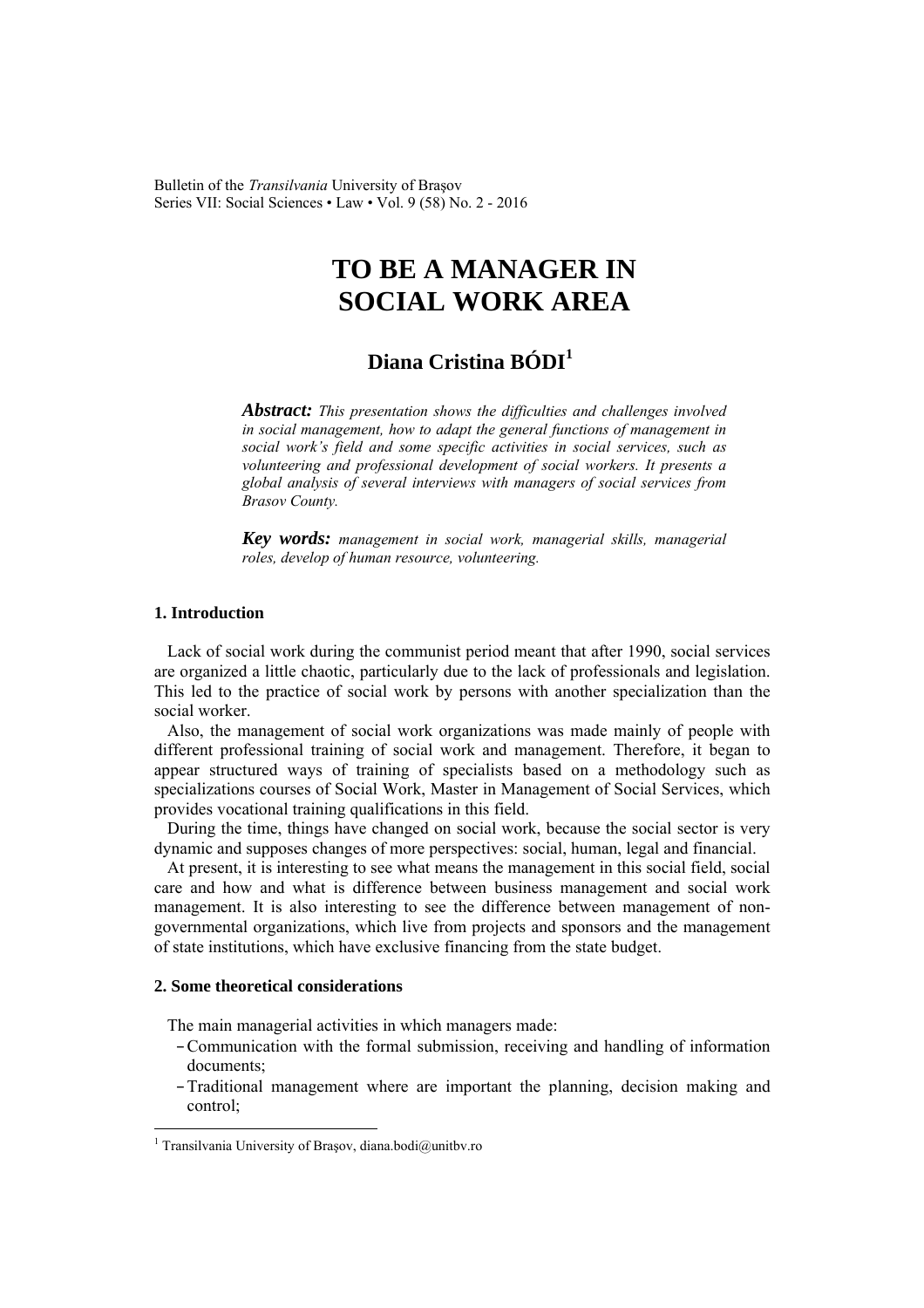–Action on the networks: interacting with people outside the organization, informal socializing and political action on the inside people;

–Management of human resources: motivation and consolidation, discipline and punishment, management of conflicts, staffing, qualifications and developing employees (Luthans, Hodgetts, Rosenkrantz, 1988 *apud* Johns, 1998).

All these activities are described in the literature (Dragomiristeanu, 2000; Neamțu, 2001; Ghergut,, 2003; Nicola, 2003; Bódi, 2007; Neamtu, 2015) by fulfilling the functions, so the organization to meet its goals:

- Planning evaluation of the future and initiate necessary measures;
- Organization building of the management structure of the organization;
- Personal function human resources management;
- Leadership to have a vision of the organization;
- Control / supervision monitoring and evaluation the performance work.

These activities can be performed by people who have certain skills / abilities in management:

- Technical skills refers to the level of competence in a specific activity; includes the ability of manager to use his/her knowledge, methods and instruments to achieve specific tasks and activities;
- Human skills managers' ability to work effectively with others people; for this, the manager must know and understand the psychological theories on human motivation and human needs;
- Conceptual skills manager's ability to see the organization as a whole; the accent is on knowledge and understanding of the science of management theories, human and organizational behaviour and put them in management practice (Neamțu, 2003; Neamțu, 2015).

#### **3. Research methodology**

The present research was qualitative, with interviews applied of managers in social services. The instrument used was the interview guide, which focuses on these topics: professional route of a manager in social work, managerial skills, managerial activities, advantages and disadvantages of the position of manager, development of human resource in the organization and supervision.

I have analyzed thirteen interviews, six of them were with managers / chief department of the state institutions and seven of them were with managers of non-governmental organizations (NGOs), from Brasov County.

I've analyzed the data through coding thematic, because the topics were fixed and I wanted to watch similarities and differences between the general management and the management in social work. Thematic coding supposedly studied groups are predefined before interviews and best suited for comparative studies (Scârneci, 2007). I also use and open coding to identify on each topic studied, the categories discovered, revealing thus the comparative analysis, how see the managers from social work, their work.

In this article, I present a few topics discussed: skills/ qualities managerial activities of a manager of social work, advantages and disadvantages of the position of manager, human resource development within the organization.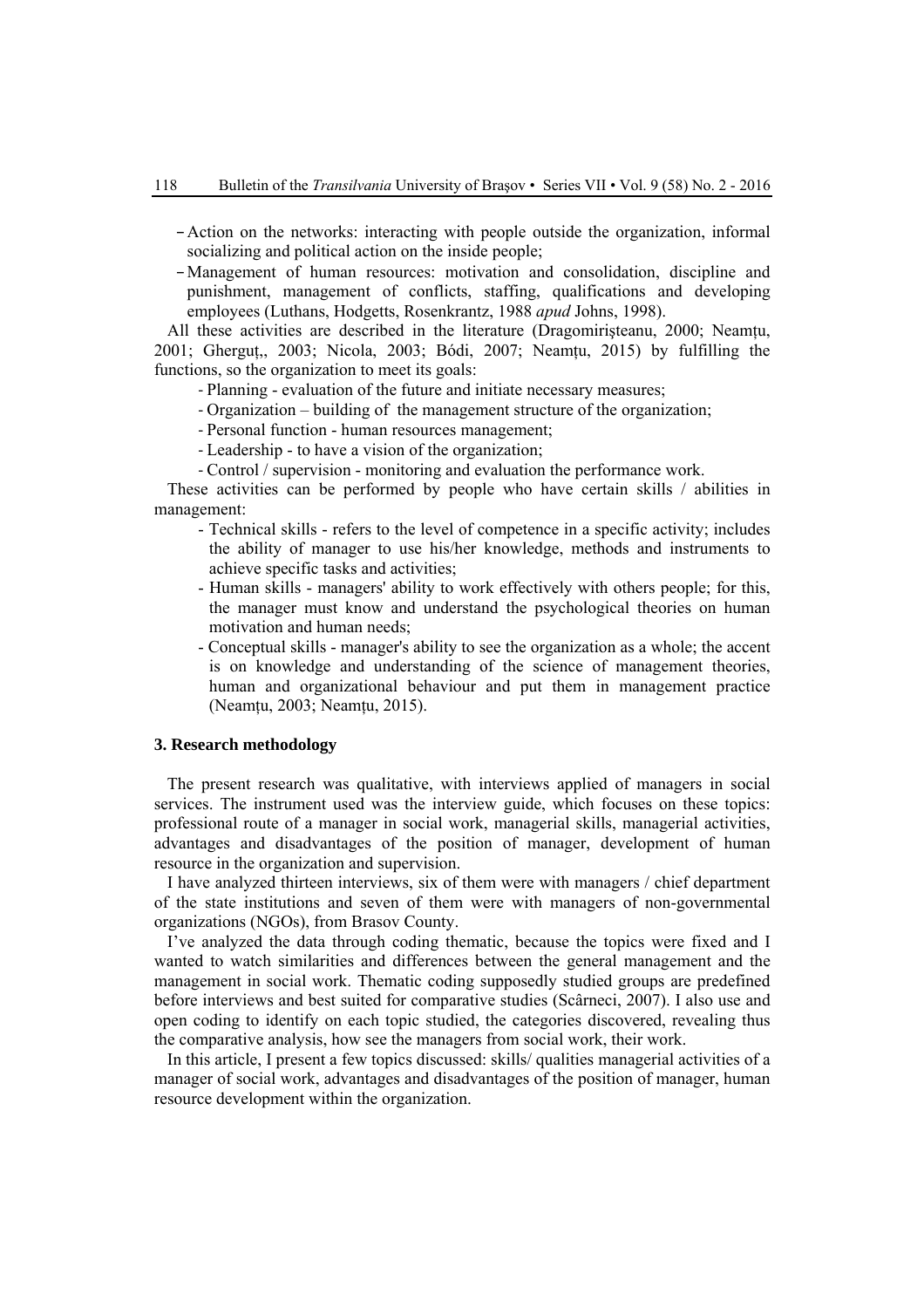#### **4. Analysis and interpretation of research data**

Managers of social work area were identified as management skills the following (with the specification that there were not significant differences between the statements of managers of NGOs and the state institutions):

**a.**Technical skills:

– good knowledge in the field:

*"Assumed to be always very well developed and connected with changes in legislation that is changing very fast" (NGO);* 

- long experience in the field: *"...(he/she) must come from the system and have worked for years, because you can not coordinate anything unless you have practiced" (NGO);*
- **b.** Human skills:
- communication skills:

*"A manager needs communication skills. Communication is very important in such a profession, and in such a field. A manager needs vision, organizational skills, and leadership qualities, to impose and to make themselves heard by the team "(state institution);* 

- ability to work in a team and to motivate it: *"To know well your team and it always motivate and you to be the one who pulls the first " (NGO);*
- **c.** Conceptual skills:

 – manager's ability to see the organization as a whole: *"Good organizational skills, a good listener, a person with vision and overview of things, a good capacity for networking, analysis, communication, determination and empathy" (NGO).* 

Some of the subjects remembered the qualities that should have a social work manager, these are being very similar with the specific qualities of social workers:

- Integrity

*"Must be a person with integrity, to have empathy and to like children, to like good of the child, so first of all we have to put the interests of the child" (state institution)* 

- Patient

*"Patience, I think a lot of patience" (NGO)* 

- Trust

*"Needs big dose of confidence in people" (NGO)* 

- Empathy

*"He/she has to be empathetic, to provide support, to show a really concern towards others do, to have a sense of humor, team spirit, to be sensitive to act with tact and good sense" (state institution).* 

Although not specific question, the interviews have been off the roles of social work mananger, which can categorized like managerial roles described by Mintzberg (1973 cited Johns, 1998) and Quinn et al. (1990 cited Neamţu, 2003):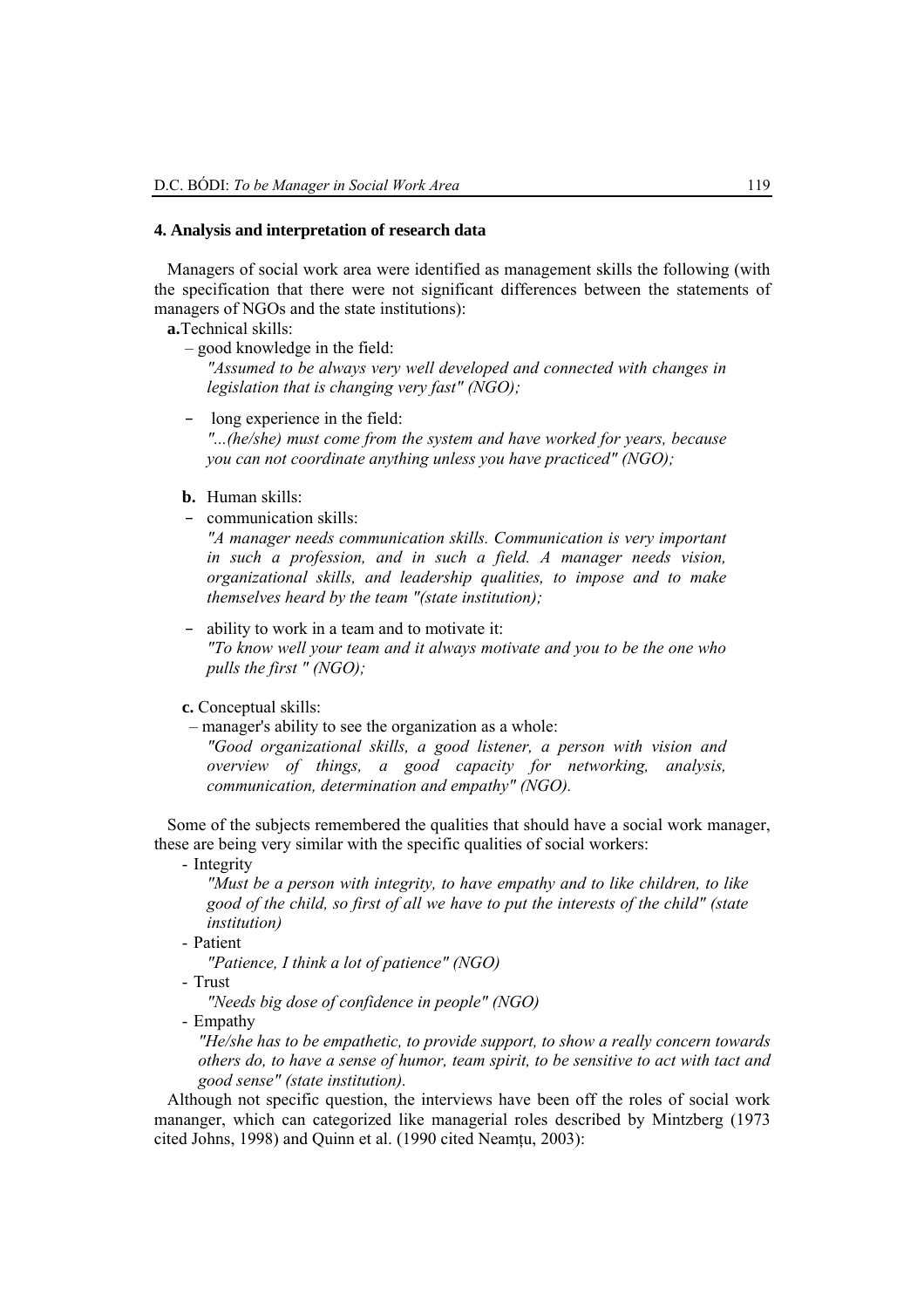a. interpersonal roles:

*"Team members will feel useful. Usually people tend to follow people who say that something can be done and not those who give 200 reasons that can not be done. "(State institution);* 

b. information roles:

*"To represent the Association in various occasions such as press conferences, events organized by companies or TV ..." (NGO);* 

c. decision-making roles:

*"Must be able to speak, immediately to find solutions, but also to project the possibilities for conflict or delicate situations" (NGO).* 

An activities of manager of social work does not seem to be totally different to other managers in the productive management, functions of management being achieved in social services, also:

the planning

*"You have to know all the time, every moment where you are, you look back do analyzes, make evaluations, you go forward and you go analize..how is the "market" in this area, what other problems have your beneficiaries? How you can help a category of beneficiaries depending on what you have as organization [...], always you have to connect to what does and what wants to make your organization" (NGO);* 

organization/structure

*"To organize and design the activity of the institution that you're leading" (state institution);* 

coordination

*"To ensure the function of organization having the necessary funds to keep the staff in organization [....] every day to know at any time what stage are the projects, if are risks that may appear in implementing them ... how do you lower ? or how do exclude its forever? How to put into practice the organization's development strategy and the strategy itself that you implement all objectives of the organization" (ONG);* 

leadership

*"(the manager) have the ability to share this vision with his/her colleagues and with team from the department he leads" (NGO);* 

the control

*"Part of control, part of evaluation, uh ... the part of the institution's development and it means that you have think about partnerships with similar institutions, with other types of institutions that can do these partnerships, to develop projects for the institution to grow "(state institution).*

Managers remembered advantages and disadvantages of work manager in this sector nonprofit.

Thus, among the advantages, managers were highlighted social network development, high salaries, a higher social position, the opportunity to help people develop, a holistic vision of the organization and the field, also:

*"Offering a statute and a position in the organization and in society" (state institution).* 

*"You see the big picture and if things go well, the results appear and then satisfaction is very high" (NGOs).*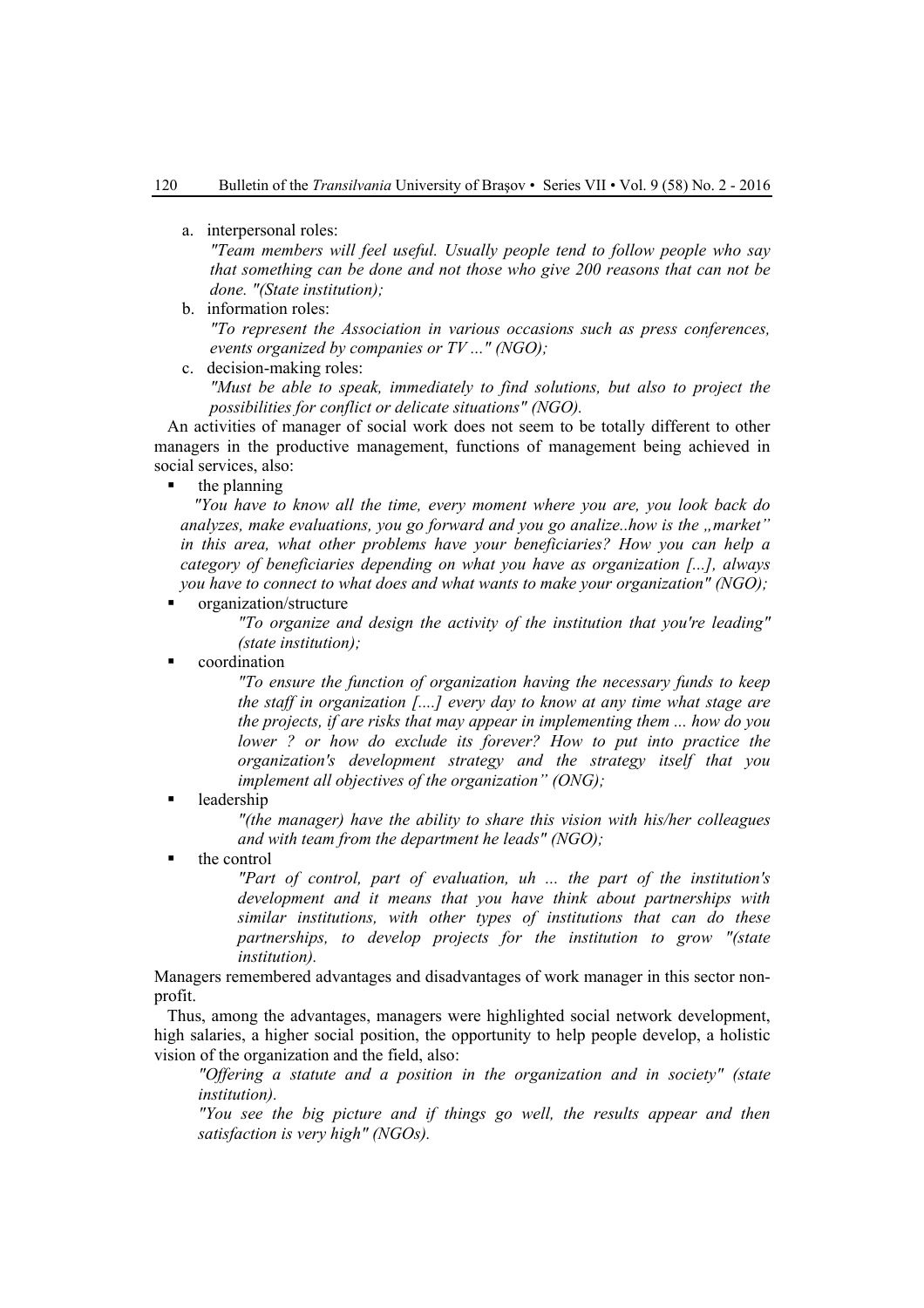The disadvantages of work manager were focused on the same problem: lack of personal time:

*"A personal challenge that I experienced was when I got to an imbalance between private life and professional life (too much time spent on work - I left the office at 18:00 because I was scheduled to give birth to 18.30" (NGOs).* 

Another disadvantage has been described as a occupational stress, only in state institutions, which dominate the bureaucratic system:

*"We have received works today with the solve term for tomorrow or even tomorrow or some of them come with the term imposed two days ago, that is happend because of bureaucracy" (state institution).* 

The large volume of work is another disadvantage described by managers:

*"You have a lot of reports and that should do it yourself and you have to be fit and open for any need arising" (NGOs).* 

Regarding the topic of managing human resources, the accent was placed on the professional development of employees and the vision of volunteering.

NGOs highlighted the teams cohesive and who are motivated to work in the organization, the social workers are appreciated by the management team, while in the state institutions, the staff is not enough and that seems to be a problem of management and for quality of social services. It is about the massive departure of social workers from the system because they didn't were financial motivated to be social worker in state institutions:

*"Maybe in the future, depending on how legilatia evolves, we will be able to hire a psychologist, counseling is required in the many activities that we conduct" (state institution).* 

Volunteers are seen by both organizations as an important resource for development of the organization. All managers interviewed highlighted the role of volunteers in their organizations, even some developing training programs for volunteers:

*"We have a training program for volunteers ... who offered to volunteer to us must have some skills to work with children because they already have some knowledge in the field" (state institution).* 

Managers see the involvement of volunteers from two perspectives. On the one hand, for organization winning, the volunteers work are appreciate by the organizations:

*"Although volunteering can not make quantitative human resource (in organization), they can accomplish qualitative visions, new ideas and concepts, and that means a big help for any organization" (state institution),* 

but also for the volunteer, they can develop their skills in practice, in addition he/she benefit from various advantages offered by the organization and his/her work is recognized as work experience on professional route (see volunteering Law no.78 / 2014):

*"The involvement of volunteers is vital to the organization, is somehow a partnership type of win-win, that means we as organization gain from their experience and with their help made some activities and, at the same time, we believe that the volunteers can effective learn and implement their theoretical knowledge "(NGOs).* 

Managers give increasing importance of professional development of employees. The ways in which managers encourage participation in courses of continuous training of their employees are paying taxes for training, monthly meetings with the team, for sharing